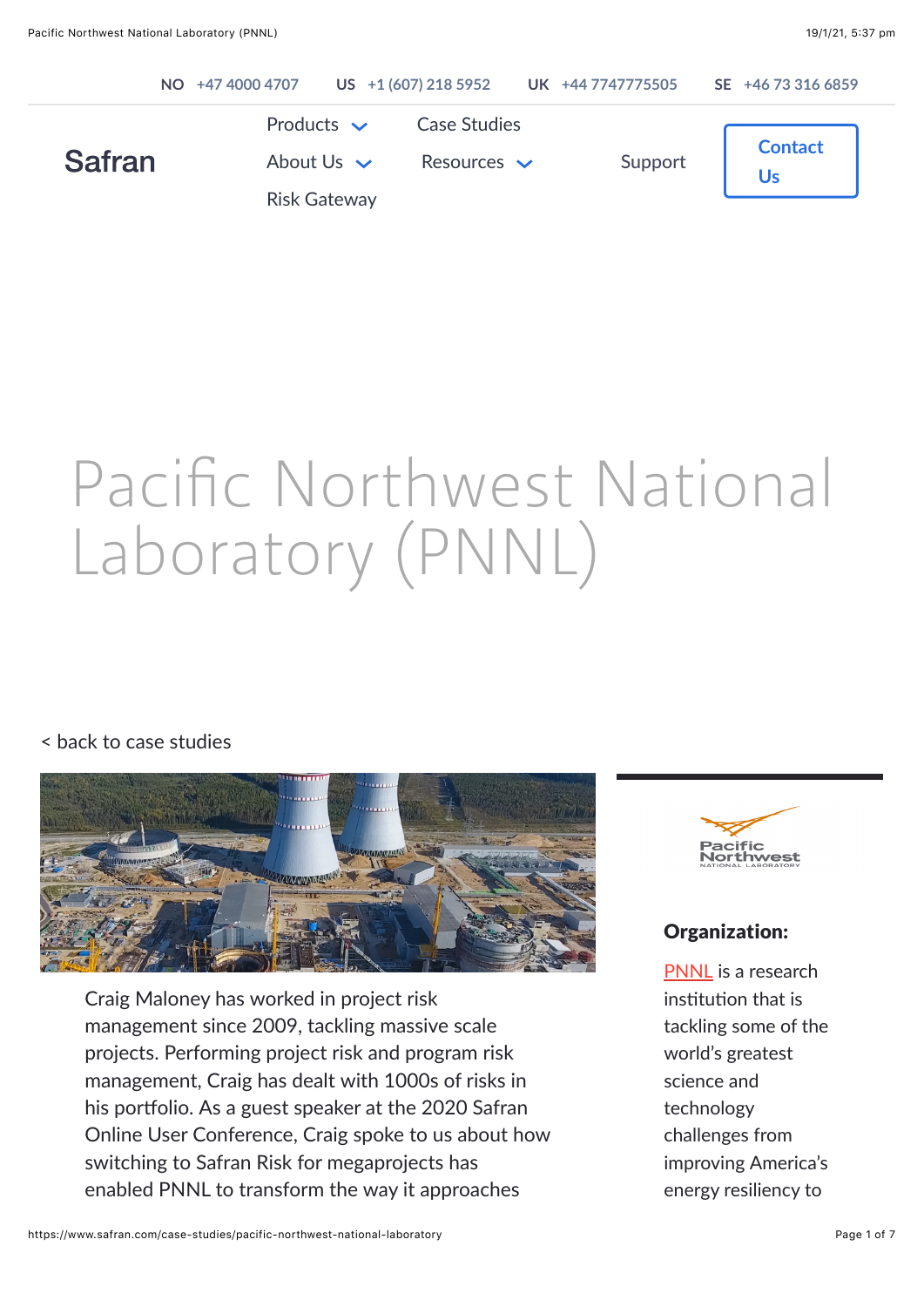project risk, and helps handle the complex risks, schedules, and insights involved.

## The Situation for PNNL

There are enormous threats and opportunities when working on expensive and complicated megaprojects with lots of risks, specifically regarding saving or wasting significant amounts of time and money. Only by carefully managing risks through intelligent investment in the right handling actions can they be taken care of in the most cost-effective way.

[PNNL](https://rds.pnnl.gov/) works on megaprojects that involve thousands of activities, links, and risks and they found that a traditional risk analysis tool couldn't handle the complexity they required of it. PNNL sought to find new, innovative ways of achieving higher levels of efficiency to deal with their vast volume and frequency of risk analyses. After looking at the available tools on the market, they chose Safran Risk.

## The Right Risk Analysis Tool

"[Safran Risk] helps us understand what is a handling action implication? When it's funded, how much is it going to cost? How impactful is that cost, so we can later evaluate with the results what is good 'bang-for-the-buck' for implementing handling actions."

**Safran Risk** has been a huge improvement in how PNNL approaches risk. Where analysis in OPRA may have taken them hours for a case with 1,000 or 2,000 iterations, Safran Risk enables them to complete a 10,000-iteration case in less than ten minutes. Safran Risk has proved itself to be what PNNL needed, having helped them complete risk analysis with record efficiency on their large, complex projects.

Safran Risk's ability to provide complete visibility from a single application has helped PNNL conduct strengthening the national security, with specialisms in chemistry, earth sciences, and data analytics.

#### Goals:

Intelligently invest in the right risk mitigation actions to save time and money in the most cost effective way.

Streamline the risk analysis process and get it to manageable level that doesn't need a rework every month.

#### Safran Benefits for PNNL:

Safran has been a huge improvement in how PNNL approaches risk, drastically reducing analysis times and hands-on interactions. The ability to access the Safran database to identify and fix common schedule problems has enabled PNNL to simplify and streamline its own custom tools.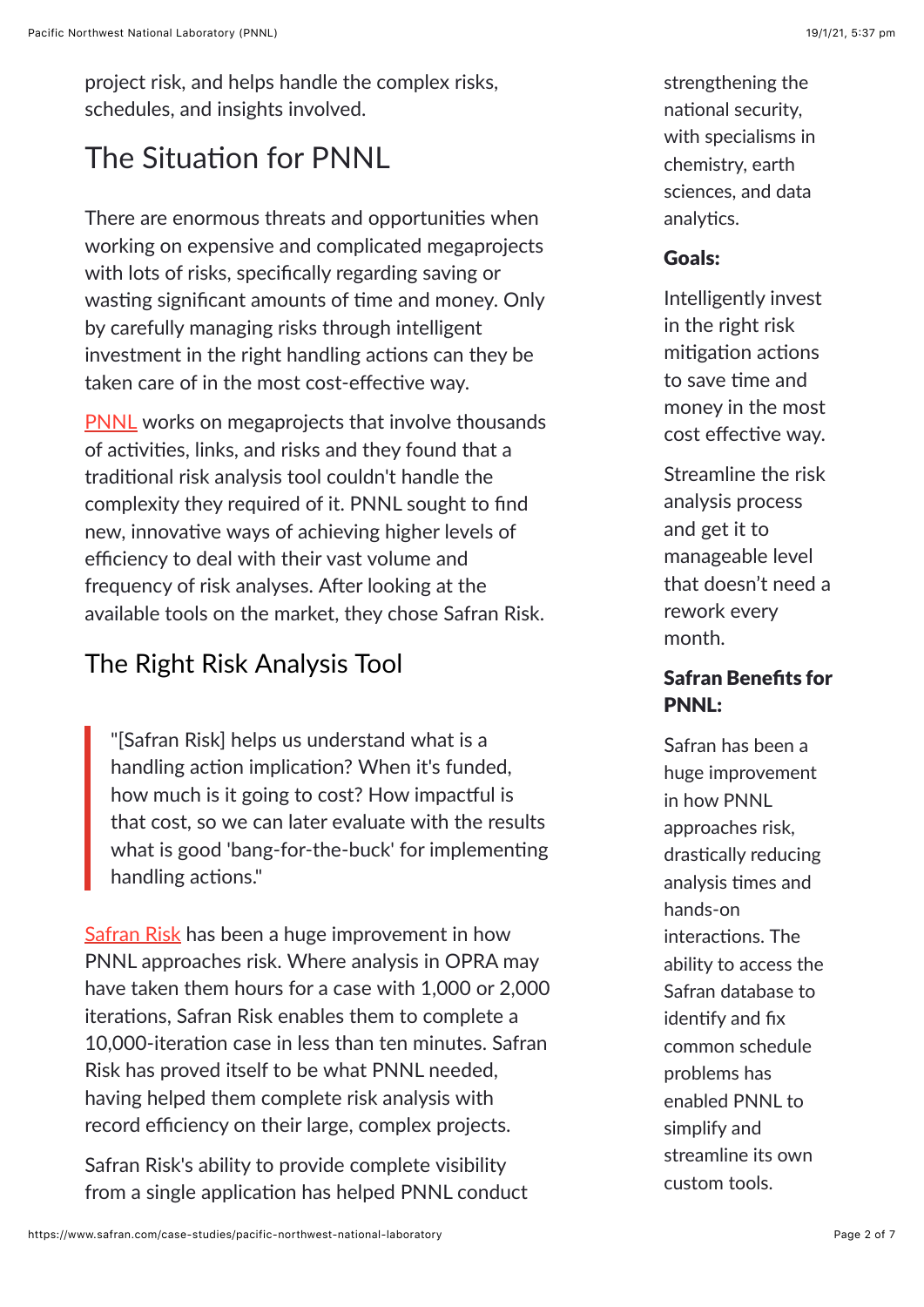their analysis across the whole of their project's lifecycle. Safran Risk is able to drive timely insights while handling complex schedules and risks.

## TRY SAFRAN RISK FOR FREE

[Request a 30 Day Free trial](https://www.safran.com/risk-free-trial)

## Tackling Massive-Scale Risks

PNNL uses an external risk register to ensure the risks are assigned to the right activities. The scale here is enormous - over  $6,000$  activities in the example schedule alone. The goal for PNNL has been to automate a tool to streamline the risk analysis process and get it to a manageable level where they don't have to rework it every month.

In the example schedule Craig produced, the scale spanned over a decade – 11 years in fact. With over \$2bn in unescalated costs, the schedule was massive. The schedule showcased the complexity and scale of PNNL's risk analyses. When explaining the problems caused by a schedule of this size, Craig noted how difficult they become to predict.

"This is a size of schedule that doesn't lend itself well to intuitive thought, as to understanding what the interactions are going to be when an individual risk happens. You can't just predict it. There's too many potential critical paths."

On the Safran Risk project risk register, Craig delved into a particular risk with a minimum impact of up to 1 month, with a maximum potential impact of 4 years. Regarding the cost, the minimum impact was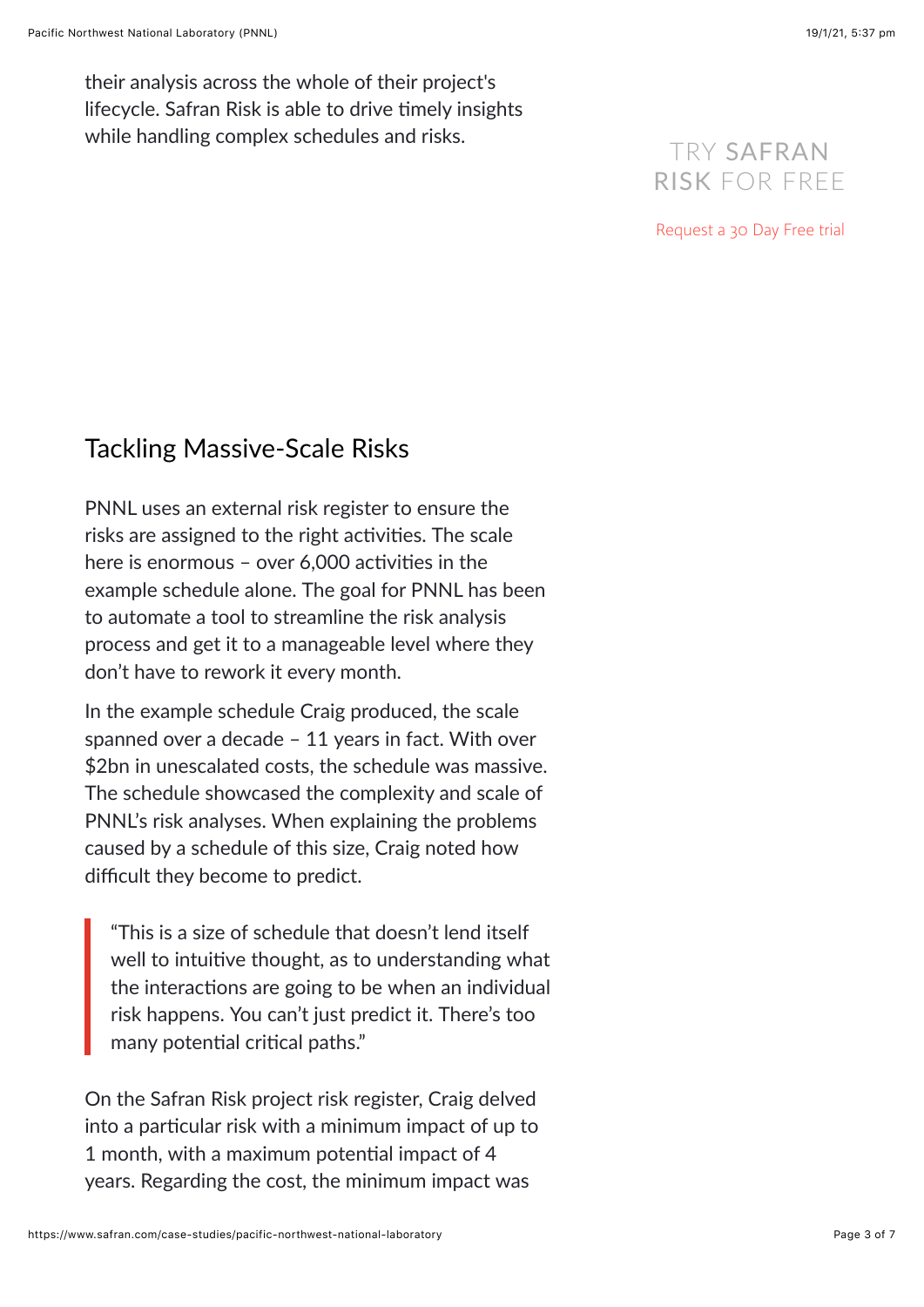The reality is in most projects, there's a finite amount of funding available. What an individual risk owner might think is a good idea may not be agreed to by the overall project manager. When this happens, funding may be prioritized elsewhere. A typical model then, will assume that you have both a pre- and postmitigated case, where it's either before you've taken any actions, or you've already taken them, and they've been successful.

Craig discussed the two possibilities, where you might be performing an action that you know has a 90% success rate, compared to developing a brandnew technology where that success rate is much less likely. In the example case, PNNL believed the risk had a good chance of being funded and a strong success rate likelihood – this meant they could drop the probability, which in turn, decreased the risk impacts greatly, seeing the schedule impact decrease from 800 days to 200 days. Safran has the capability to handle these complex risks where complex logic is involved.

# Parent & Child Risk Management in Megaprojects

PNNL has created an innovative way of mitigating multiple risks throughout the schedule. By implementing a handling action at the parent level of the risk, they can mitigate the entire family of risks in one go.

This handling action allows them to model where they have risks impacting different points of the schedule. Even if they aren't the same cost and schedule impact, they're risks that affect different critical paths. Thanks to this visibility, PNNL discovered that the risk itself may be able to be mitigated by a single action that applies to all the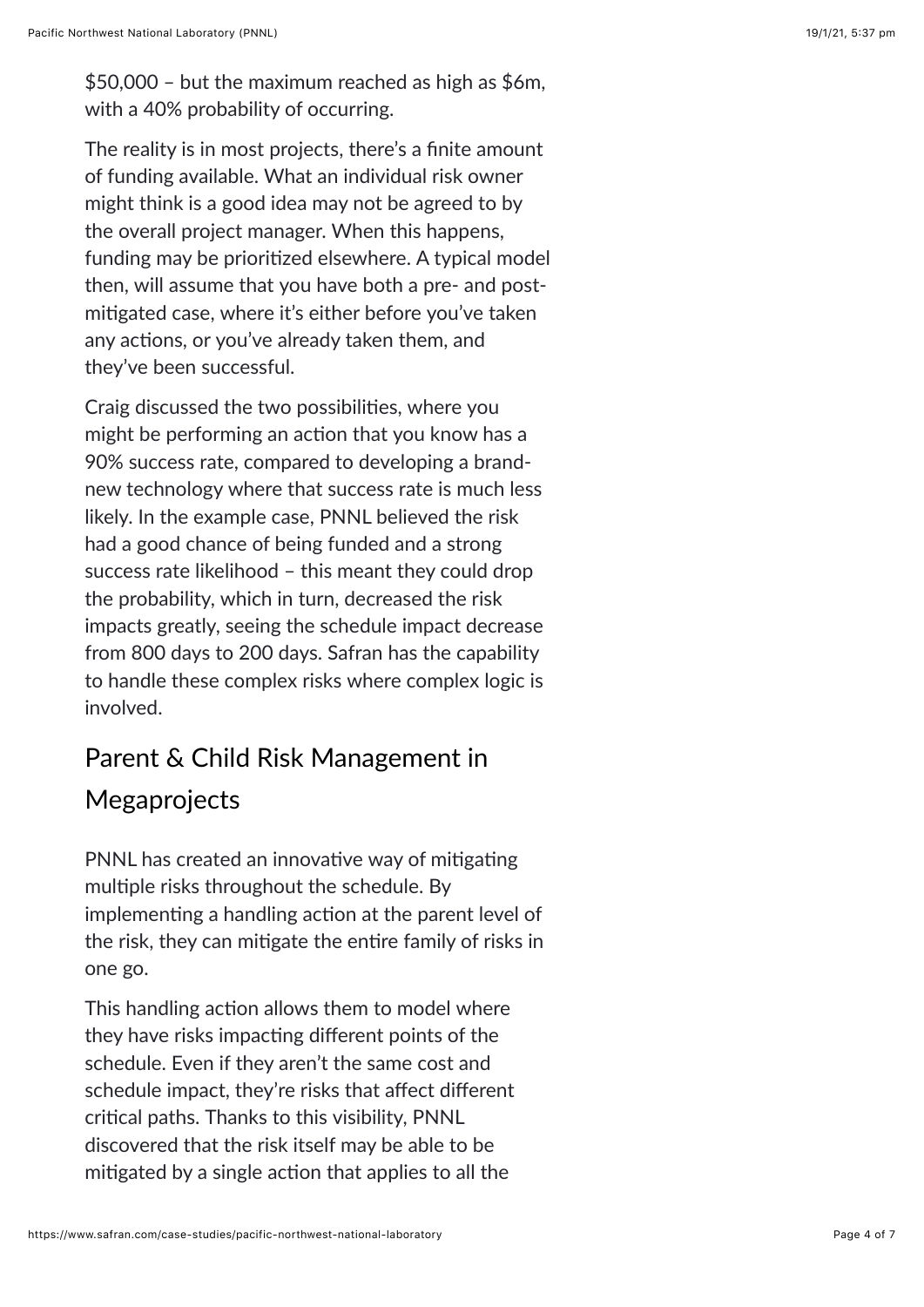risks at once.

Estimating uncertainty is key. PNNL applies uncertainty bands in Safran Risk to all risks, which is a feature inherently available in Safran Risk.

By using correlation within Safran Risk, PNNL can take a whole family of risks they believe are similar enough and then use a single handling action to deal with all the child risks at once. Oftentimes, the models have to be broken down to different levels to understand the implications, but it actually makes more sense to apply a single mitigation action to try and mitigate multiple risks.

## The Safran Difference

Safran Risk was the perfect tool for PNNL, able to perform and handle the complex risk analysis required of it. In particular, there were several aspects of Safran Risk that really made it stand out as the ideal risk management tool for dealing with megaprojects.

Safran Risk's ability to handle scale and complexity means that smart, informed risk-mitigation decisions can be made to invest remediation funds in the best way possible to save time and money. Where PNNL is concerned, the opportunities to save time and money on megaprojects are equally massive, so being able to do so is a high priority.

Improving efficiency was a big focus for PNNL, and Safran Risk enables big risk analysis workloads to be completed with automation and integration. This improves PNNL's overall efficiency, and the value for money they deliver to their client - the US Department of Energy.

PNNL also saw the benefits of being able to work collaboratively with Safran to produce the best product possible for them. By responding quickly to client suggestions, changes and decisions can be made - now, PNNL is able to enjoy a feature they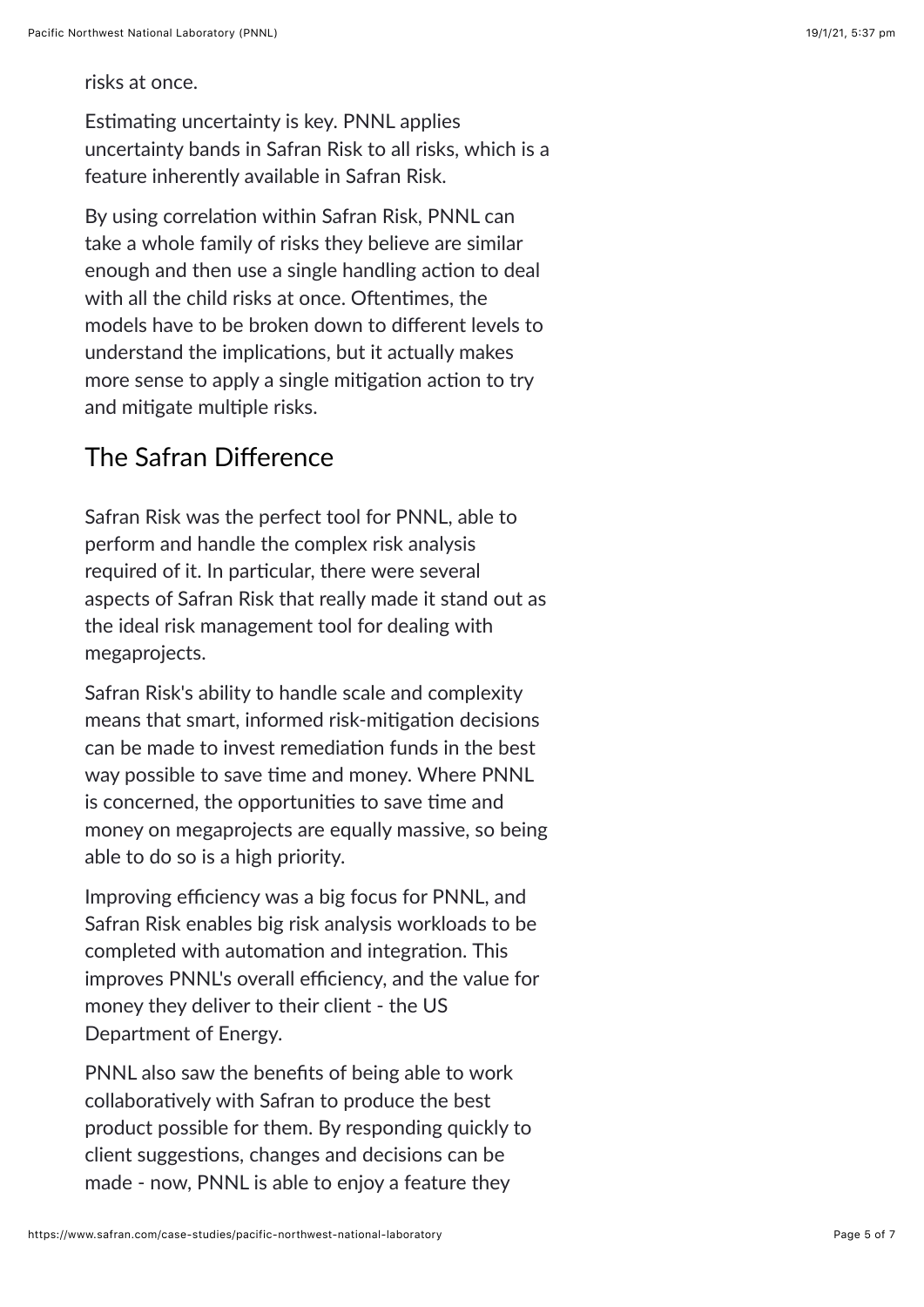suggested, which helps them consider the true ROI of any risk mitigation idea. Thanks to this, they make smart recommendations, and US Department of Energy projects get delivered faster and cheaper than before.

Most crucially of all however, the Safran difference is about the service - we love working with PNNL, and happily, they feel the same.

"We've looked at other tools and evaluated a bunch of them – Safran Risk is the way we've chosen to go and we're excited and happy to have done so."

#### An Introduction to **Safran Risk**

Sign up for a free learning session and discover the power of integrated cost and schedule risk analysis.

**Register Now** 

**[Watch a Demo](https://www.safran.com/cs/c/?cta_guid=58eb9f48-b85b-4336-bdbf-8f2e621197cd&signature=AAH58kFPJ0tZ4C8vzNtJEgVt97ABfPFcFQ&pageId=34905085979&placement_guid=9a9c836b-8002-4cbf-ab29-409a7d1bea7f&click=b052b41e-5c0f-418a-8c20-6f558b8e0f43&hsutk=effce42cd198e0cc7579cd6db51956c3&canon=https://www.safran.com/case-studies/pacific-northwest-national-laboratory&utm_referrer=https://www.safran.com/resources?types=Case+studies&topics=Risk&portal_id=2405298&redirect_url=APefjpGk-mcuOkoelsSlUxCO_JRrLpEqvPeU7y8qNjhx9KeXO2nsd0vH3E_ccURSRZGVR4bpv-LVEzLkzaycXlLNZju9BuvAcZAQIR_5LJMtTbF1N944OgR990JjgVlnVWeHOYkB2Kf-17QxEw3UDQDej5xq-2wEdMZTSjLXcm5gTlTLWEWIA7dN9HqkKnMXzIikEqIzhuxetCbP3AzkIVJu3DVeC7eh28_1_8vQMHGQyuOQ8hqpPr4BpctbYQ-zWEilXQCjEJ55PrYeujiZsqCuJN6wDSZYGA&__hstc=177432314.effce42cd198e0cc7579cd6db51956c3.1593579823818.1610934282941.1611037792934.8&__hssc=177432314.17.1611037792934&__hsfp=2104221593&contentType=blog-post) [Try Safran Risk](https://www.safran.com/cs/c/?cta_guid=a01e0e35-39d0-4aae-bb4d-a5a05afeb2e8&signature=AAH58kFA45mbof9hGcnot43yDK_mUMMZzg&pageId=34905085979&placement_guid=8c14f8e5-030b-4bb1-a04e-97ade25d4b36&click=a7410a52-dd07-4e23-883e-e8d038037282&hsutk=effce42cd198e0cc7579cd6db51956c3&canon=https://www.safran.com/case-studies/pacific-northwest-national-laboratory&utm_referrer=https://www.safran.com/resources?types=Case+studies&topics=Risk&portal_id=2405298&redirect_url=APefjpElvs518eKwHeg-nl2yV7SdBi7u8GzGMvXPyi3NuqUUiMmJT1nMkiQ1j3vXDT8ZYaVX6xfegH2RnqfuEUqiPTjMkOT_QO_mnlv_tWB_4ykloz-vRw-KpHXPQAUfM02eQmAeFUZNhrwgLBgzZQJ6NOGQ5_LXFcZZsYnFzwRbekIm5T62VWAI81SS_jj0odXRv1X-oD-hH37V-pZZxTovfnkqrQULmZzGhV4pWUtrWzGteslPTWcf4eb_-y71Ok-n_jogpR1OeX8zQi1Z9AKFZG4NK2E3Ig&__hstc=177432314.effce42cd198e0cc7579cd6db51956c3.1593579823818.1610934282941.1611037792934.8&__hssc=177432314.17.1611037792934&__hsfp=2104221593&contentType=blog-post)**